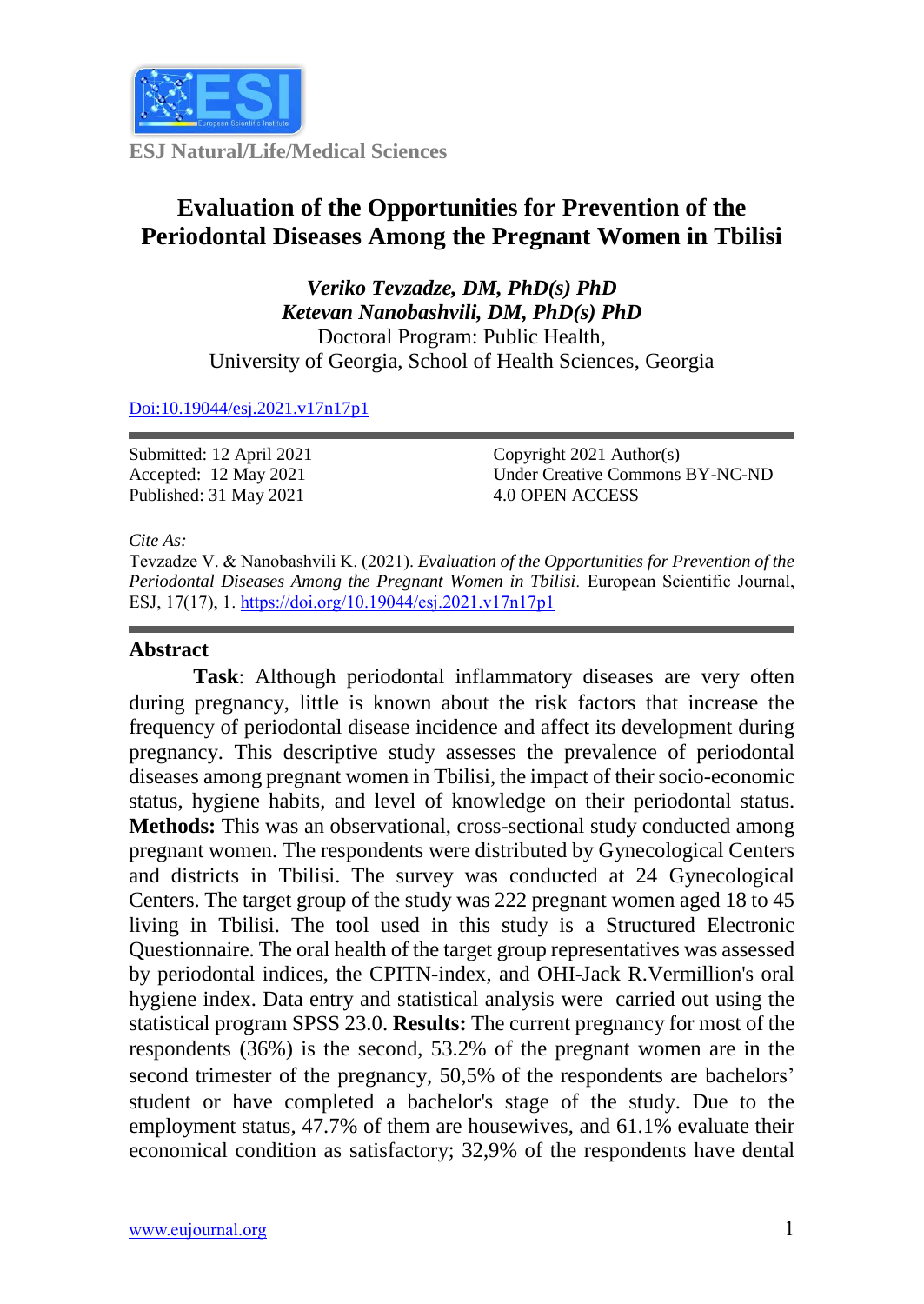insurance, and only 13,3% use this insurance for this purpose. 68.8% of the pregnant women address the dentist only in case of pain or discomfort, 67.3% of them have bleeding gums, 66.5% of them feel pain or discomfort in the oral cavity and 59% of them have swelling/pain in their gums. Only 9% of gynecologists recommend their patients plan a visit to the dentist. Pregnant women's awareness about the safety of dental manipulations is also quite low and it is 22.1 %. The statistical testing of the difference due to the qualitative variables was carried out using the Pearson's chi-square method; the index of signification (p), which was less than 0.05, at  $(p<0.05)$  was considered as statistically significant.

**Keywords:** Pregnancy, Periodontal diseases, Prevalence, Tbilisi

# **Introduction**

Periodontal inflammatory diseases are the most common among dental diseases and the microbes play a main etiological role in their development. However, these diseases are multifactorial, and various local and general factors affect their origin and development. (Tonetti MS, Jepsen S, Jin L, Otomo-Corgel J. 2017); (Daniel Kandelman, Sophie Arpin, Ramon J Baez, Pierre C Baehni, Poul E Petersen.2012); (Eija Könönen,Mervi Gursoy, and Ulvi Kahraman Gursoy.2019).

The pain, discomfort, and tooth loss caused by the periodontal disease lead to functional and aesthetic disorders and prevents human's healthy integration into society. The relationship between the oral health of the pregnant woman and the normal growth and development of the fetus is also very important. Gingivitis of pregnant women is the most common problem in the gestational period, according to some studies, it is revealed in 40% of pregnant women, while other studies name 100%. (Marin C, Segura-Egea JJ, Martínez-Sahuquillo A, Bullón P. 2005); (Oral care in pregnancy Zeynep Yenen, and Tijen Ataçağ. 2019).

The pregnancy causes physiological changes, including hormones. During the pregnancy, a reversible light inflammation of the gums occurs, called "gingivitis of pregnant women". The untreated gingivitis can lead to periodontitis in 30-100% of pregnant women, which affects from 5% to 20% of pregnant women. (Muwazi L, Rwenyonyi CM, Nkamba M, Kutesa A, Kagawa M, Mugyenyi G. 2014); (Morelli EL, Broadbent JM, Leichter JW, Thomson WM. 2018); ( Monika Pandey, Mradula Chauhan, and Shally Awasthi. 2017); (Panayiotis Kouis, Paraskevi Kinni, Angelos Rigas.2018); (Zeba Jafri, Ashu Bhardwaj, Madhuri Sawai, and Nishat Sultan. 2016).

In 1996 Offenbacher presented a hypothesis that periodontal diseases may be a potential risk factor for premature birth. After that Michael Kerry and others in 2020-2021 presented retrospective and connected studies in the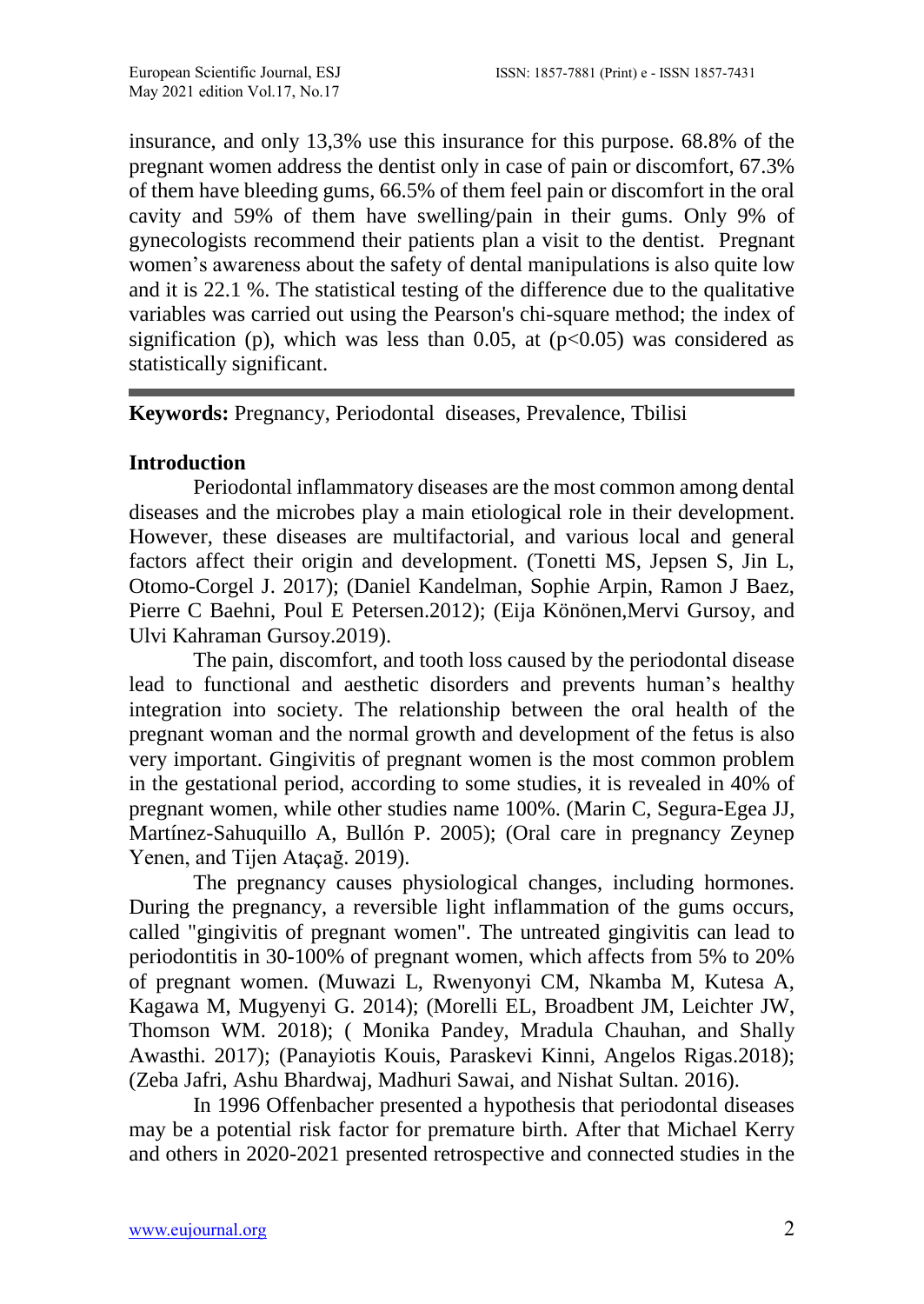Republic Rwanda and Romania present, which once again proves existence of this relationship. (Moneet Walia and Navdeep Saini. Offenbacher S, Lieff S, Boggess KA, Murtha AP. 2016); (Yang, Irene RN Hu,Yi-Juan. 2016); (Corwin EJ, Hogue CJ, Pearce B. 2017); (Michael S. Kerr, Stephen Rulisa, Harlan Shiau. 2021); (A Roman , F Ticala, A Soanca, A Ciurea. 2020).

In 1891 (Miller WD. 1891) Miller published the Focal Infection Theory. He considered that periodontal infection is a bacterial reservoir that can worsen systemic diseases. (Malvin E Ring. 2002). The endotoxins, obtained as a result of gram-negative bacterial infections, that contribute to the creation of the cytokine and prostaglandin (Interleukins (ILs)  $1\beta$  (IL-1β), IL-6, and tumor necrosis - factor α), stimulate the childbirth, while proinflammatory mediators can pass the placental barrier and cause a fatal intoxication that leads to premature birth and birth of low weight newborn A hight concentration of cytokines among pregnant women causes damage to the uterine membrane, which in turn, leads to premature birth. (Sizzle F. Vanterpool, Kathleen Tomsin, Leticia Reyes. 2016); ( Mradula Chauhan, and Shally Awasthi.2017); (Shinwan Kany, Jan Tilmann Vollrath. 2019).

The potential pathological mechanisms of periopathogens, especially p.gingivali and f.nuceatum are also studied by other authors. For example, p.gingivalis can infect [the syncytiotrophoblast,](https://ru.qaz.wiki/wiki/Syncytiotrophoblast) chorionic trophoblasts, decided cells and contribute to inflammation process by toll-like receptors (Gürsoy M, Pajukanta R, Sorsa T, Könönen E 2010); (Peter Chung, Rochelle Dumm, Nishiant Joshi, Yiping W Han.2010); ( J. Katz, K.T. Shiverick, T.A. Brown.2013).

Many infections undergo screening (cytomegalovirus infection, simple herpes virus infection, hepatitis B, hepatitis C, Hepatitis B with streptococcus infection, listeriosis) during the pregnancy period (antenatal surveillance program. 2018) and very little attention is paid to the periodontal inflammation.

# **Material and Methods:**

This observational cross-sectional study was carried out to assess the prevalence of the periodontal disease among pregnant women, the impact of their socio-economic status, hygiene habits, and the level of knowledge to the pregnant women periodontal status. The target group of the study was 222 pregnant women aged 18 to 45 living in Tbilisi. The respondents were distributed by Gynecological Centers and districts in Tbilisi. The survey was conducted at 24 Gynecological Centers. The tool used in this study is a Structured Electronic Questionnaire, which does not contradict the ethical principles of the study and is approved by the Council for the Ethical Issues of Biomedical Research. Information obtained from the questionnaire includes the following: information about the pregnancy (number of the pregnancy, the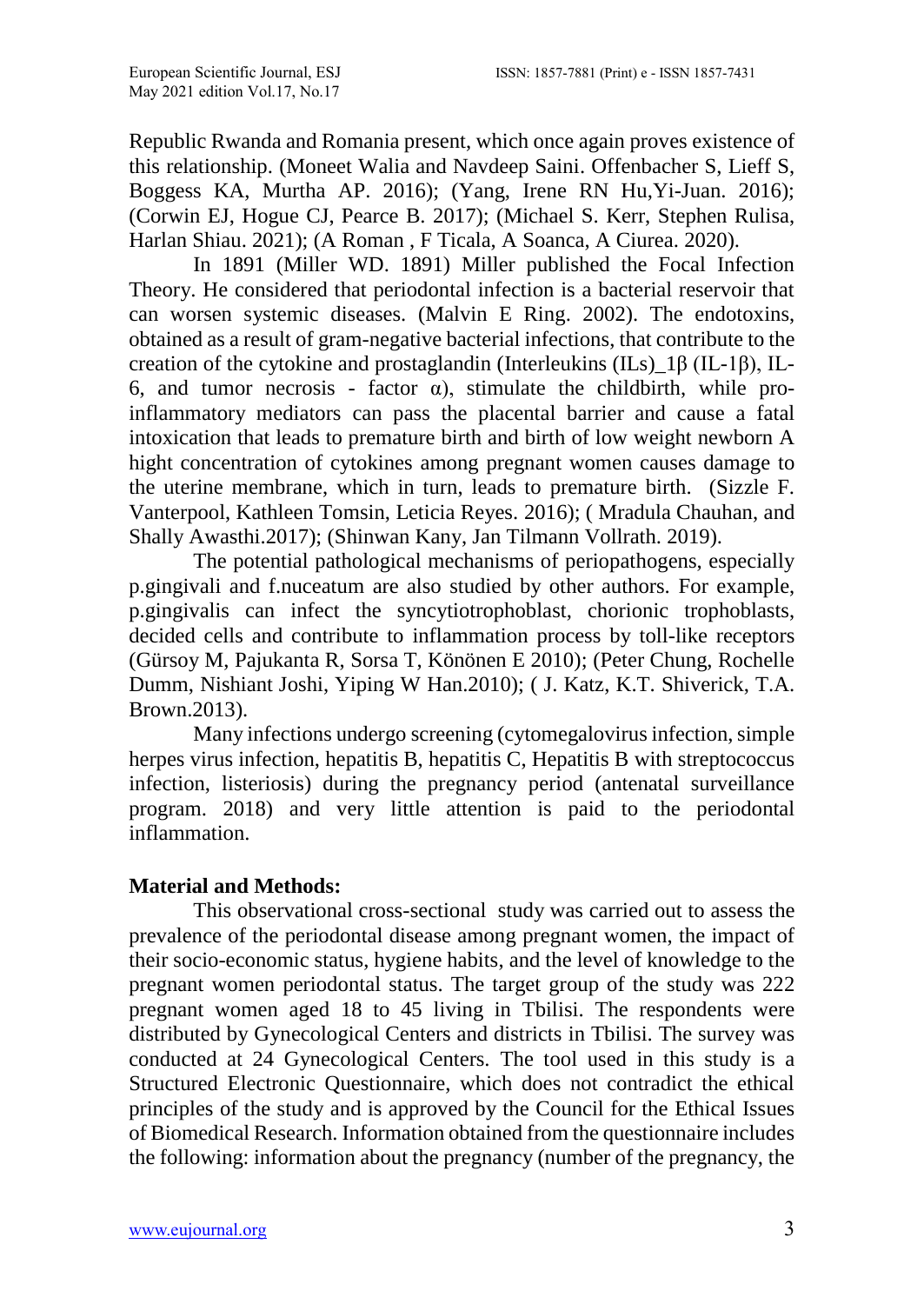trimester, process of the pregnancy), the level of awareness of the oral health condition during the pregnancy, the general health condition (existence of the chronic diseases), condition of the socioeconomic condition (education, employment, financial situation, social support), medical insurance and availability of the dental service, questions describing the dental behaviors (oral care practice, frequency of the visits to the dentist).

The questionnaire is attached by the purpose of the survey, the method of the survey, and a written consent sheet for participation in the survey. After getting acquainted, the respondents signed a written consent and filled out a questionnaire, and then their oral cavity was examined. The oral health of the target group representatives was assessed by periodontal indices, the CPITNindex, which is used in the determination of the need for treatment of periodontal inflammation, destruction of plaque, stone, and OHI-Jack R.Vermillion's oral hygiene index, which determines the level of hygiene. The target group of the study was 222 pregnant women aged 18 to 45 living in Tbilisi. Data entry and statistical analysis were carried out using the statistical program SPSS 23.0.

The statistical testing of the difference due to the qualitative variables was carried out using the Pearson's chi-square method; the index of signification (p), which was less than 0.05, at  $(p<0.05)$  was considered as statistically significant.

### **Results and Discussion:**

The current pregnancy for most of the respondents (36%) is the second, for 33.3% of the pregnant women the current pregnancy is the first, and for 23.0% of the pregnant women, the current pregnancy is the third (Diagram N1). 53.2% of the respondents were in the second trimester of the pregnancy as of the date of the survey, 17% of the respondents were in the first trimester of the pregnancy, and 29.7% were in the third trimester of the pregnancy (Diagram N2)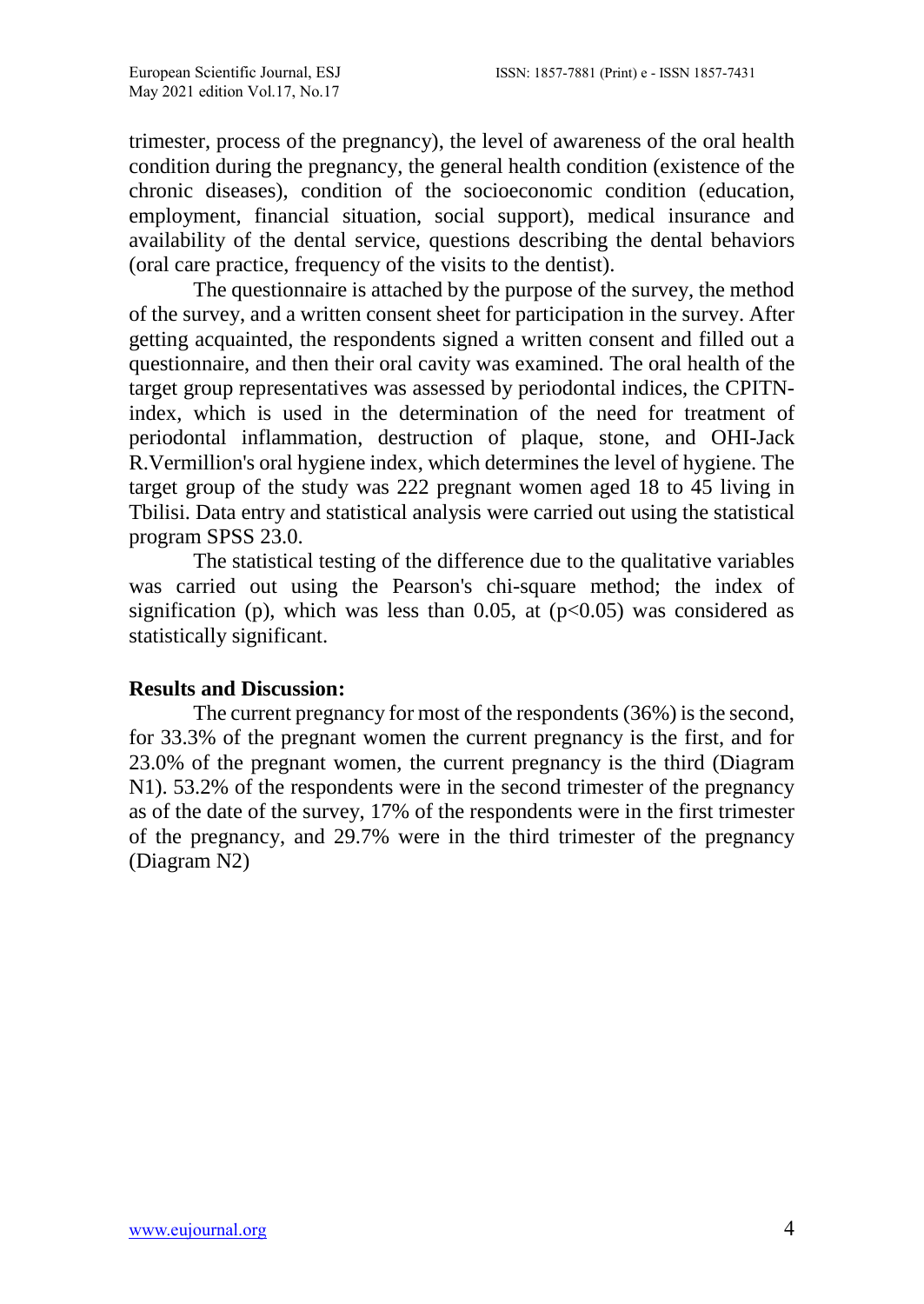May 2021 edition Vol.17, No.17



Diagram 1. Number of Pregnancy





Half of the respondents participating in the survey are bachelors' students or have completed the bachelor's stage of the study. 26% of them have a secondary education, 13% have professional education and the smallest is a number of the respondents with masters and doctoral level of education (Diagram N3).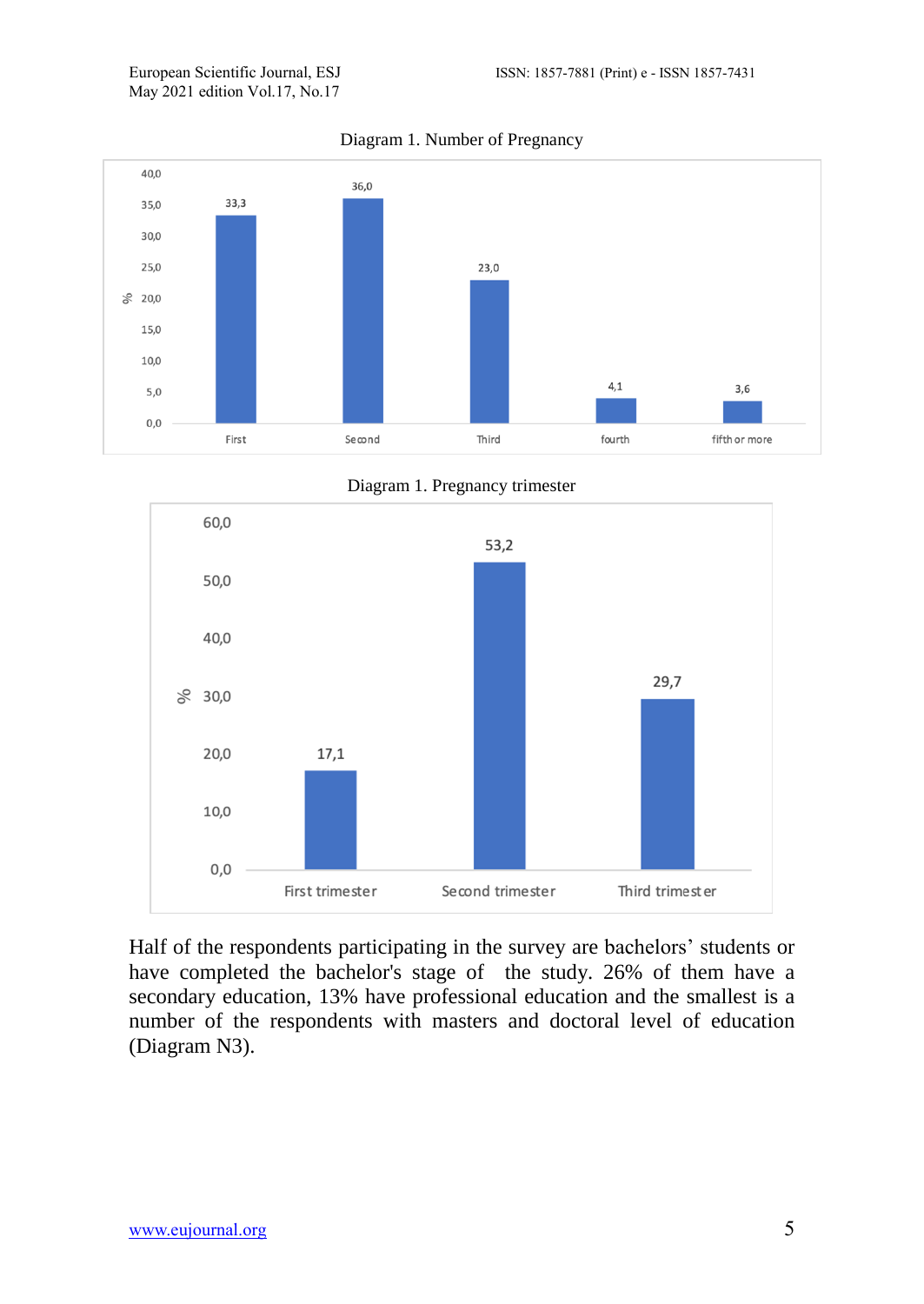

Diagram 3. Distribution of the respondents due to the levels of education

Due to the employment status, 47.7% of the respondents are housewives. 32,4% of them are employed in the state sector. 11.3% are self-employed and 8.6% of them are employed in the state structures. (Diagram N4), the respondents evaluated their economical condition on a 5-point scale. Most of them evaluate their economical condition as satisfactory (61.1%), 20.8% as average, and 14.9% as bad. (Diagram N5)

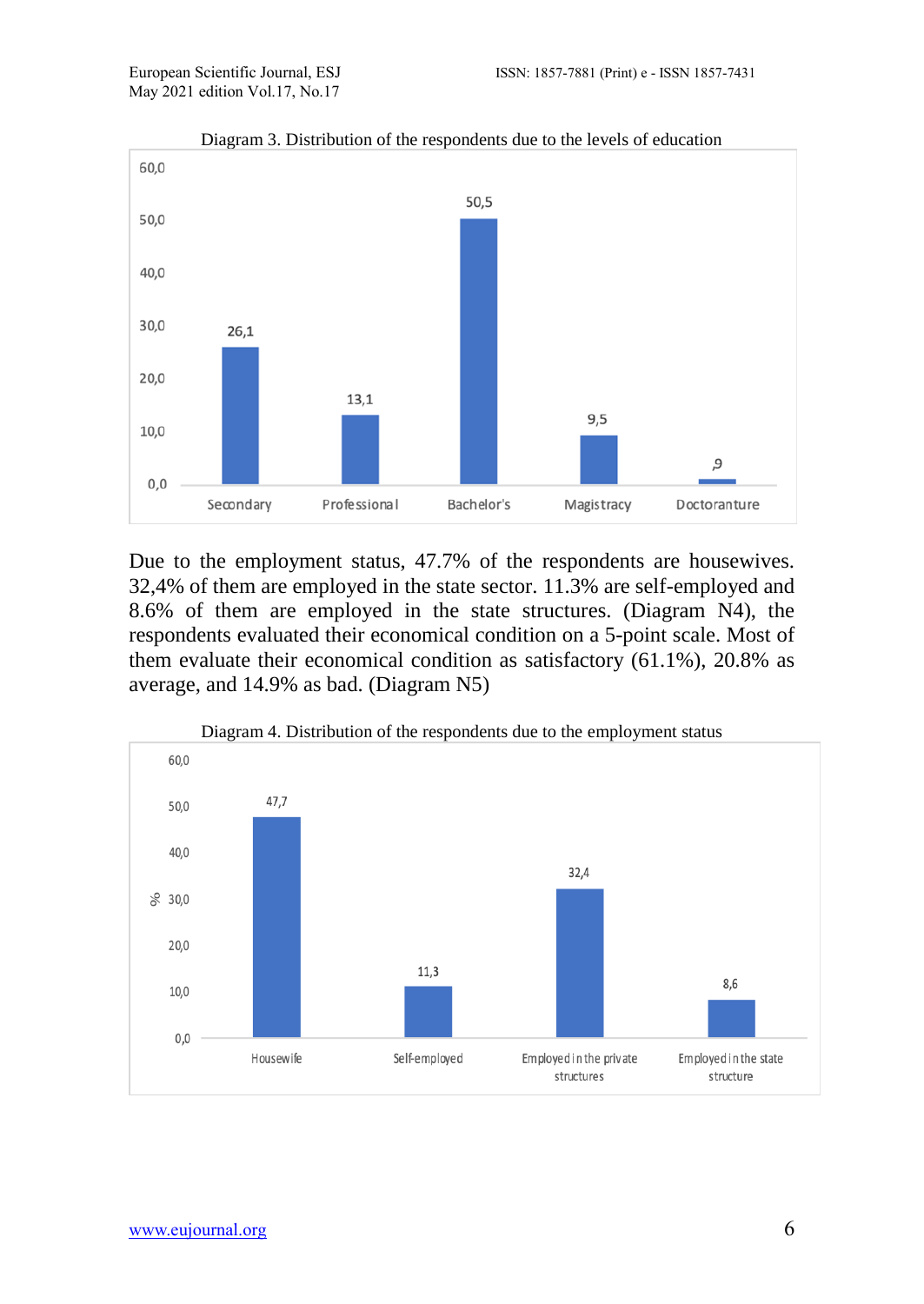

### Diagram 2. Distibution of the responders due to the evaluation of their economical conditions

8% of the respondents are the beneficiaries of state social benefits, 32.9% of them have private insurance, 59.1% of them have state insurance, which does not include a dentist service (Diagram N6; N7)

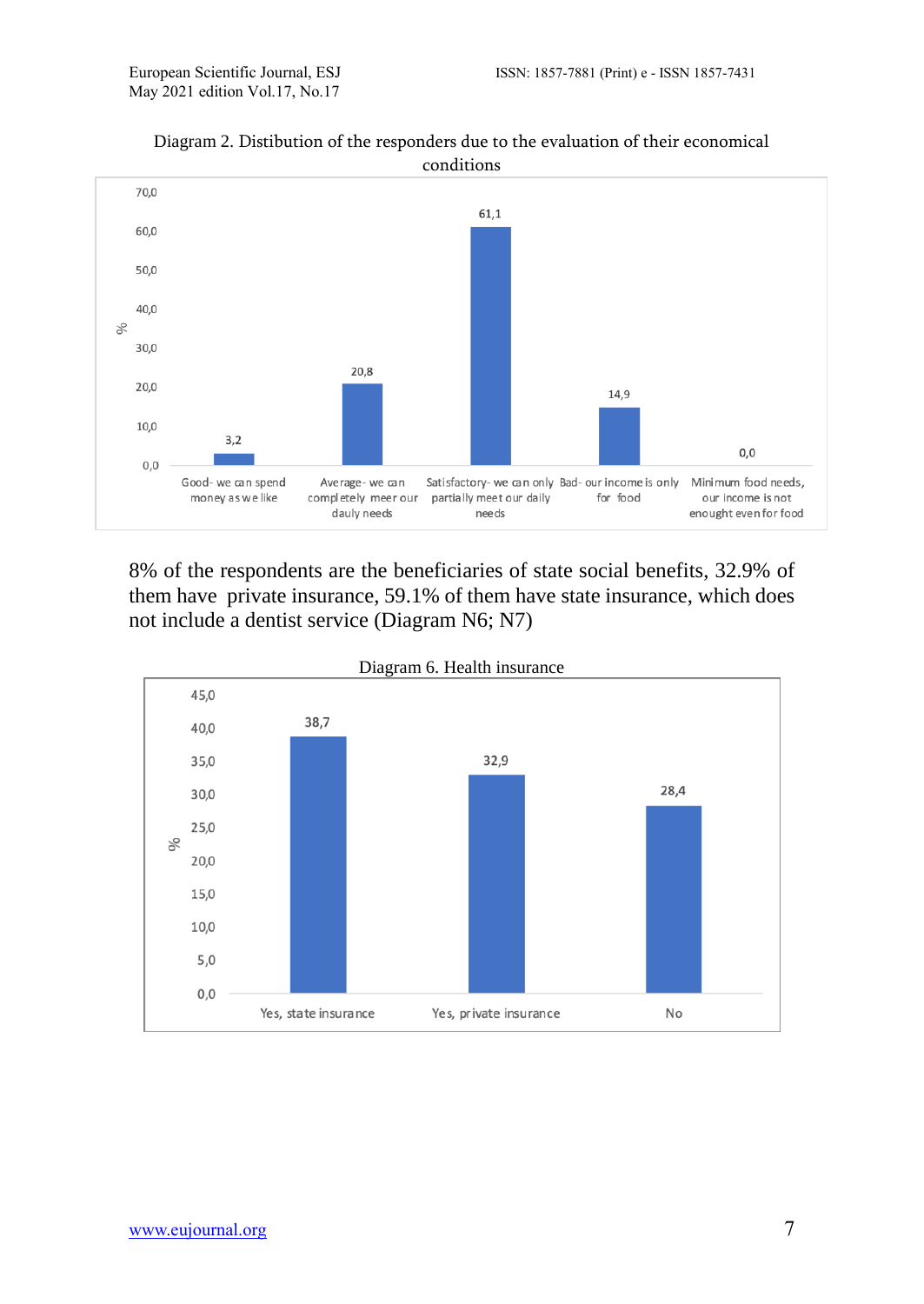



86,7% - have used

The correlative analysis showed that there is a moderate positive correlation between financial condition and oral hygiene and such correlation is statistically significant. It means that if the respondent evaluates his financial condition as bad, then the oral hygiene index is higher. (Spearman's rho=0.372, P<0.001)

We received similar results in the correlation analysis between the financial condition evaluation and the CPITN index. There is a positive relatively weak correlation even between these two variables and relations between these variables are statistically significant (Spearman's rho=0.254, P<0.001) (Diagram N8).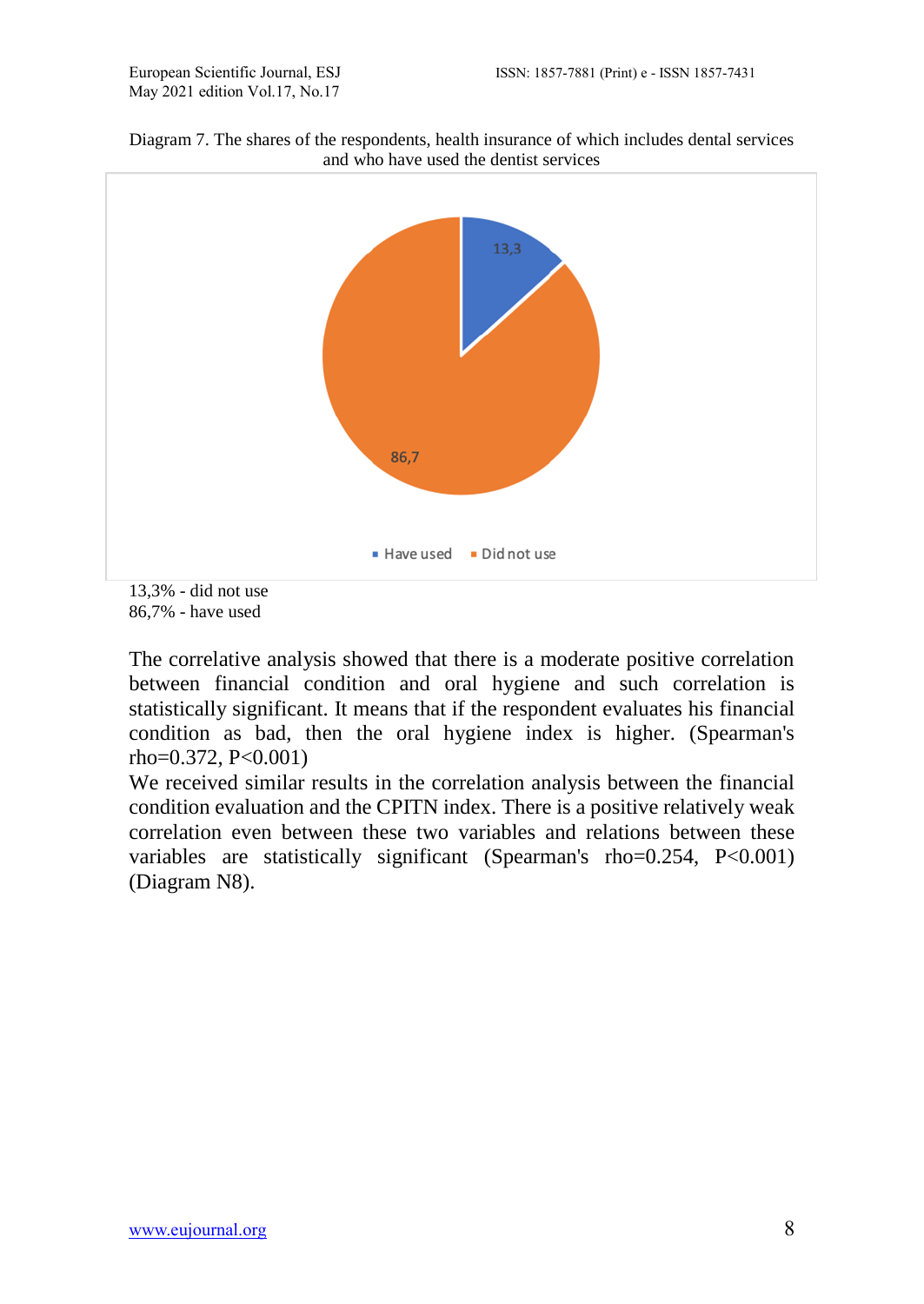

Diagram 8. Distribution of respondents due to economic situation evaluation

The main reason for the visit to the dentist for 68.8% of the pregnant women is an emergency/acute condition of their oral health, only 11.7% of them sometimes visit a dentist for prophylactic control. 23% of women have been to the dentists during the last 6 months, 25.7% during the last period from 6 months to 1 year, and 26.6% of them have been at the dentist's during the period of last 1-3 years, and 19.8% more than 3 years ago. (Diagram N6). Furthermore, 18.9% of pregnant women visited the dentist during the current pregnancy. The emergency/acute cases are named as the main reason for the last visit to the dentists (64%). (Diagram N10).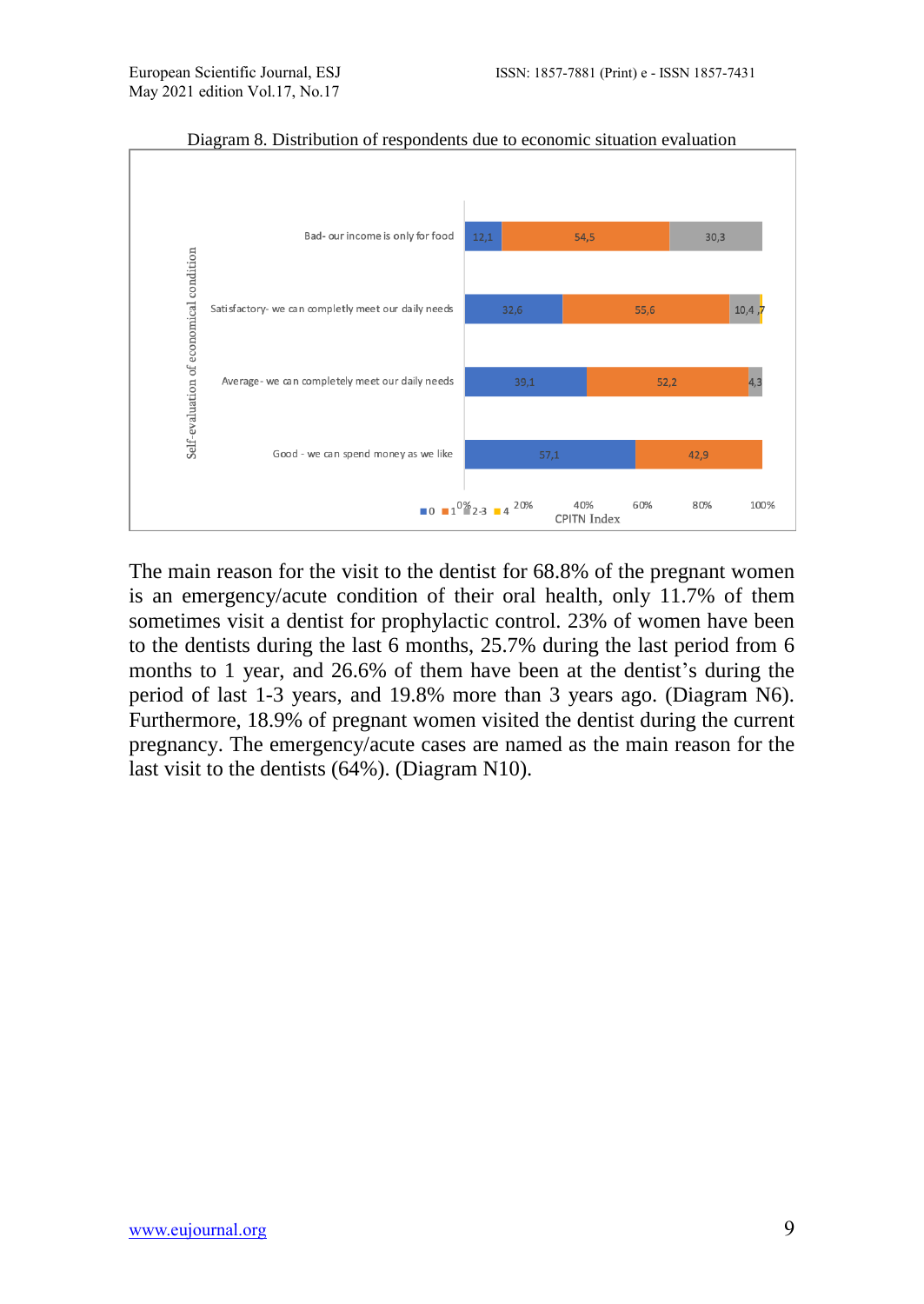

### Diagram 9. Frequency of the visit to the dentists





51.4% of the respondents note that they do not need to visit a dentist, 32% note their socio-economic problems, and 13.5% note that they are scared (Diagram N11). According to the survey only 9% of gynecologists recommend their patients plan a visit to the dentist. (Diagram N12).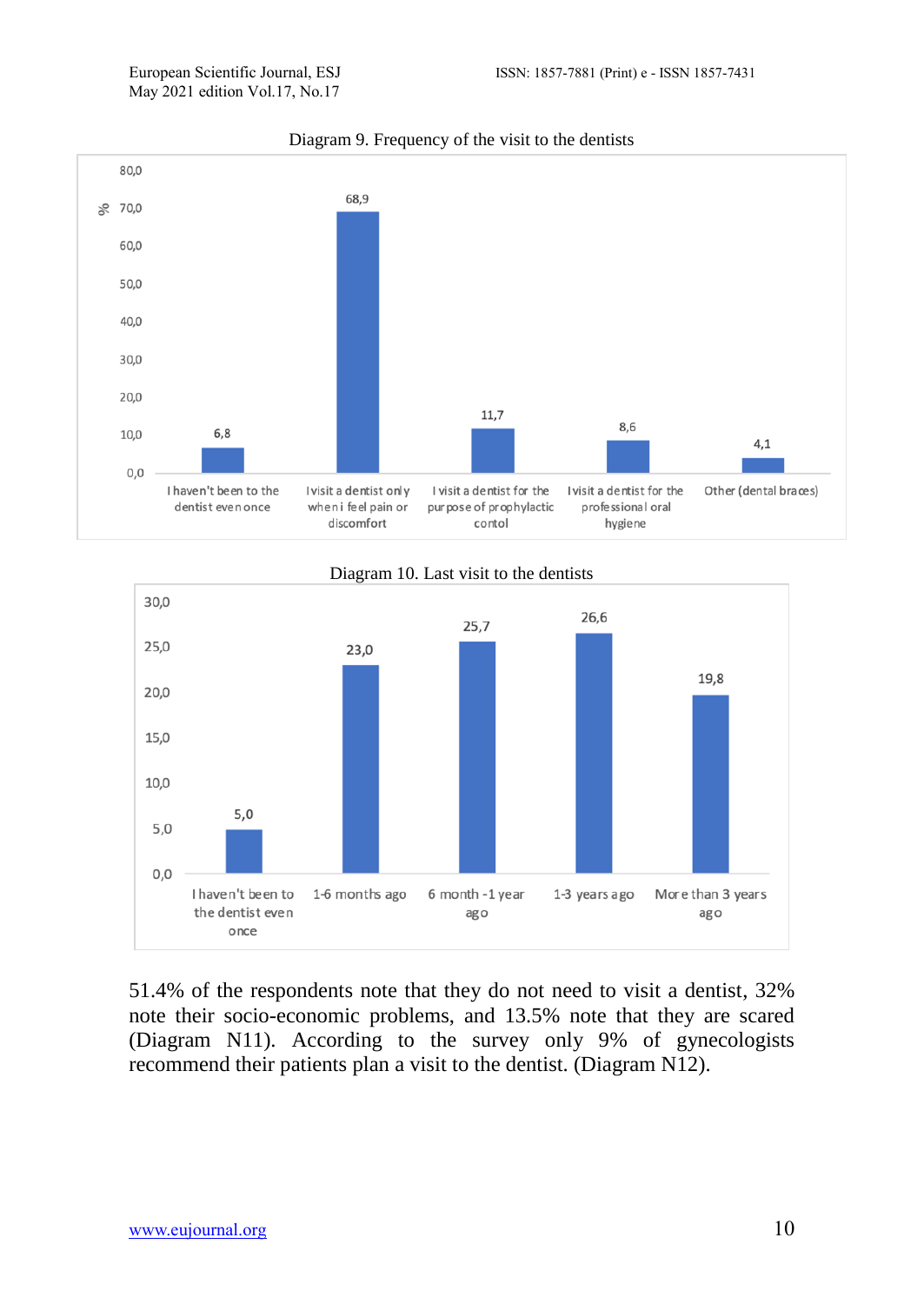

Diagram 11. Reason for non-regular visits to the dentist





According to our study, most of the pregnant women (55.0%) mistakenly believe that X-ray examination of teeth and local anesthesia (55%) are dangerous (diagram N13).

The various types of changes occur in the oral cavity during the pregnancy, which can be associated with inflammatory diseases of periodontal tissue. According to the study results, 67.3% of the pregnant women have bleeding gums, 66.5% of them have oral pain/discomfort and 59% of them have a swelling of the gums/pain of the teeth, 42.8% of them have an increased sensitivity to the cold food/drinks. The increased sensitivity to hot food/drinks is a relatively rare symptom. None of the listed symptoms are revealed only among 21.6% of the respondents, and 25% have at least 3 of the listed symptoms, 35% have 4 or more of these symptoms (Diagram N14).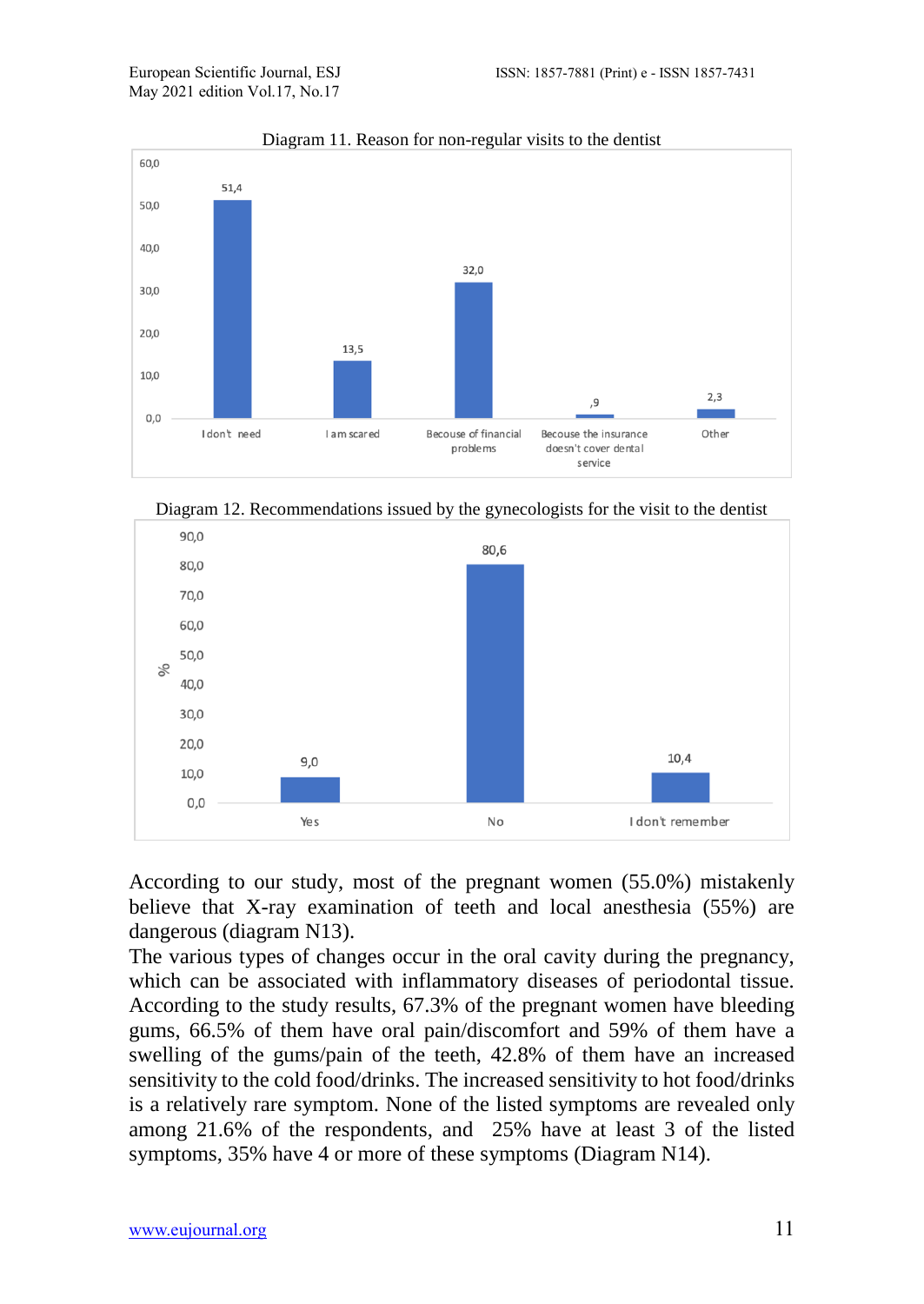

#### Diagram 13. Awareness of the pregnant women about the safety of the dental manipulations

### Diagram 14. Self-assessment of the oral health status by the respondents



### **Conclusion**

As the results of our study show the periodontal diseases is distinguished by high prevalence among pregnant women in Tbilisi. 67.3% of the pregnant women have bleeding gums, 66.5% of them feel a pain/discomfort in the oral cavity and 59% of them have swelling/pain in their gums. Also, a variety of risk factors were revealed, such as poor socioeconomic condition, lack of availability to the dental service, low frequency of visits to the dentist, low level of awareness about the oral health importance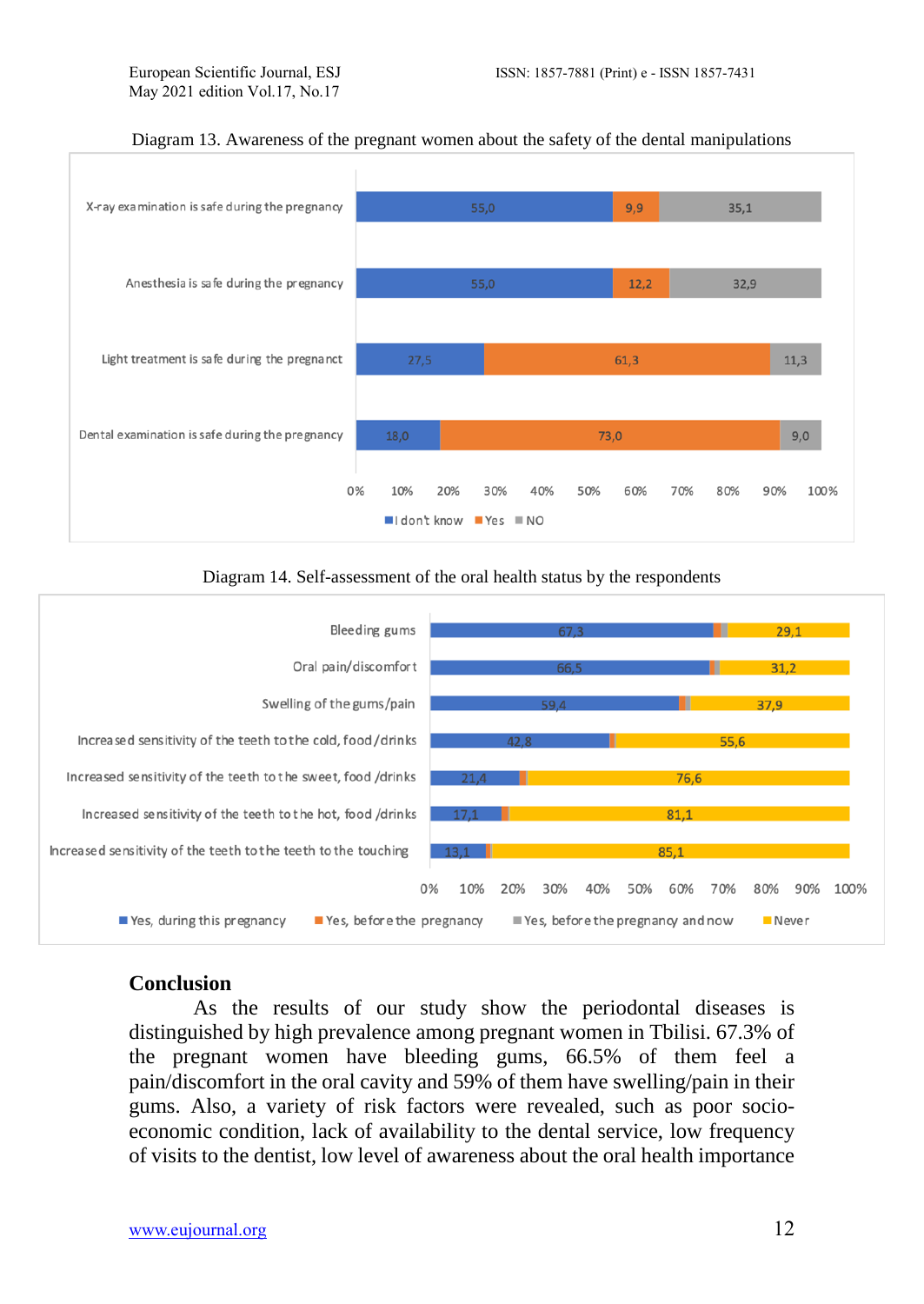during the pregnancy, which increases the risk of spread of the disease and affects the development of the disease. Therefore, it is important to carry out the screening of periodontal inflammatory diseases to avoid the threats caused by periodontal diseases.

# **References:**

- 1. Antenatal surveillance program. (2018) <https://nha.gov.ge/ge/c/dedata-da-bavshvta-janmrtelob>
- 2. Chauhan M., Awasthi S. (2017) Interplay of cytokines in preterm birth Monika Pandey. Indian J Med Res 146(3): 316– 327.doi: [10.4103/ijmr.IJMR\\_1624\\_14.](https://dx.doi.org/10.4103%2Fijmr.IJMR_1624_14)
- 3. Corwin E.J., Hogue C.J., Pearce B., Cherie C.H., Read T.D., Mulle J., Dunlop A.L. (2017), Protocol for the Emory University African American vaginal, oral, and gut microbiome in pregnancy cohort study. BMC Pregnancy Childbirth. 17, 161 [https://doi.org/10.1186/s12884-017-1357-x.](https://doi.org/10.1186/s12884-017-1357-x)
- 4. FDI World Dental Federation. (2017). Tonetti MS, Jepsen S, Jin L, Otomo-Corgel J. Impact of the global burden of periodontal diseases on health, nutrition and wellbeing of mankind: A call for global action. J Clin Periodontol.
- 5. Fardini Y., Chung P, Dumm R, Joshi N, Han Y.W. (2010) Transmission of diverse oral bacteria to murine placenta: evidence for the oral microbiome as a potential source of intrauterine infection. Infect Immun 78(4): 1789–1796. doi: [10.1128/IAI.01395-09.](https://dx.doi.org/10.1128%2FIAI.01395-09)
- 6. Jafri Z., Bhardwaj A., Sawai M, Sultan N. (2015) Influence of female sex hormones on periodontium: A case series. J Nat Sci Biol Med 6(Suppl 1): S146–S149. doi: [10.4103/0976-9668.166124.](https://dx.doi.org/10.4103%2F0976-9668.166124)
- 7. Katz J., Chegini N., Shiverick K. T., Lamont R. J. (2009) Localization of P. gingivalis in preterm delivery placenta. J Dent Res. 88(6):575-8. doi: 10.1177/0022034509338032.
- 8. Kandelman D., Arpin S, Baez R..J, Baehni P.C., Petersen P.E..(2012) Oral health care systems in developing and developed countries. Periodontol 60(1):98-109. doi: 10.1111/j.1600-0757.2011.00427.x.
- 9. Kouis P., Kinni P., Rigas A., Papadouri T., Panayiotis K. Theodorou M. (2018) Maternal socioeconomic factors and the risk of premature birth and low birth weight in Cyprus: a case–control study Paraskevi Stylianou-Riga. Reprod Health . 2018 Sep 19;15(1):157. doi: 10.1186/s12978-018-0603-7.
- 10. Könönen E., Gursoy M, Gursoy U.K. (2019) Periodontitis: A Multifaceted Disease of Tooth-Supporting Tissues. J Clin Med 31;8(8):1135. doi: 10.3390/jcm8081135.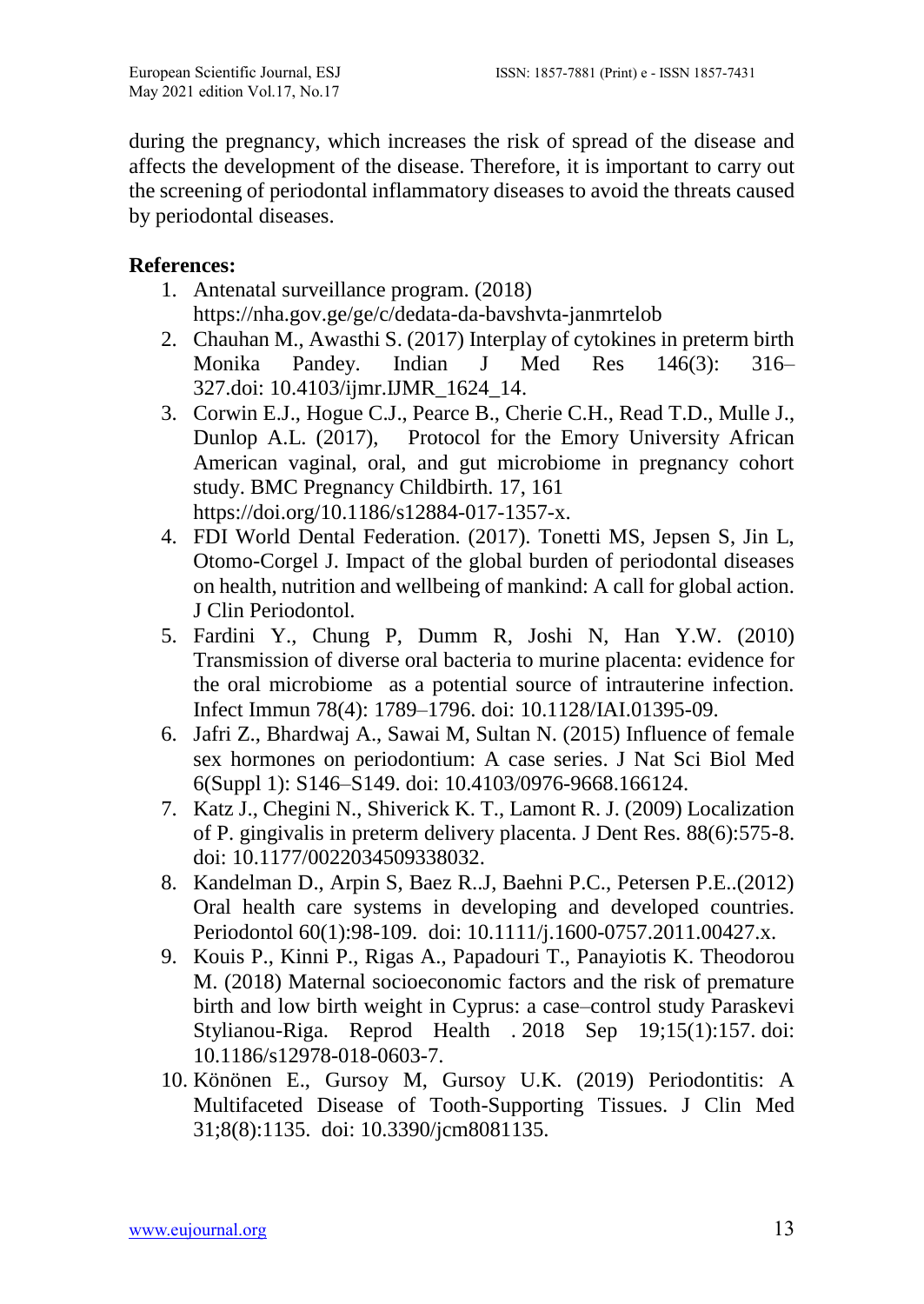- 11. Li H, Wang J, Wu L, Lou J., Liang X., Xiao B., Zhu Y. (2018) The impacts of delivery mode on infant's oral microflora. Sci Rep 8, 11938.<https://doi.org/10.1038/s41598-018-30397-7>
- 12. Marin C., Segura-Egea J.J., Martínez-Sahuquillo A., Bullón P. (2005) Correlation between infant birth weight and mother's periodontal status. J Clin Periodontol [https://doi.org/10.1111/j.1600-](https://doi.org/10.1111/j.1600-051X.2005.00661.x) [051X.2005.00661.x](https://doi.org/10.1111/j.1600-051X.2005.00661.x)
- 13. Muwazi L., Rwenyonyi C.M., Nkamba M., Kutesa A., Kagawa M., Mugyenyi G., Kwizera G., Okullo I. (2014) Periodontal conditions, low birth weight and preterm birth among postpartum mothers in two tertiary health facilities in Uganda. BMC Oral Health 28;14:42. doi: 10.1186/1472-6831-14-42.
- 14. Mathew RJ, Bose A, Prasad JH, Muliyil JP, Singh D. (2014). Maternal periodontal disease as a significant risk factor for low birth weight in pregnant women attending a secondary care hospital in South India: a case-control study. Indian J Dent Res. 25:742–7. [https://doi.org/10.4103/0970-9290.152184.](https://doi.org/10.4103/0970-9290.152184)
- 15. Morelli E.L., Broadbent J.M., Leichter J.W., Thomson W.M. (2018). Pregnancy, parity and periodontal disease. Aust Dent J [https://doi.org/10.1111/adj.12623.](https://doi.org/10.1111/adj.12623)
- 16. Periodontal Disease and Pregnancy Outcomes: Time to Move On? SindhuK. Srinivas, M.D., MSCEcorresponding author and Samuel Parry,

M.D.2012https://www.ncbi.nlm.nih.gov/pmc/articles/PMC3270055/.

- 17. Relationship between preterm birth and post-partum periodontal maternal status: a hospital-based Romanian study C Micu , A Roman , F Ticala, A Soanca, A Ciurea, A Objelean, M Iancu, D Muresan, G V Caracostea.2020 https://pubmed.ncbi.nlm.nih.gov/32274638.
- 18. Riewe S.D., Mans J.J., Hirano T., Katz J., Shiverick K.T., Brown T.A., Lamont R.J. (2010) Human trophoblast responses to Porphyromonas gingivalis infection Molecular Oral Microbiology, 01 25(4):252-259 DOI: [10.1111/j.2041-1014.2010.00573.x](https://doi.org/10.1111/j.2041-1014.2010.00573.x) PMID: 20618699 PMCID: PMC3665294.
- 19. Ring M.E. (2002). W.D. Miller The pioneer who laid the foundation for modern dental research. N Y State Dent J 68(2):34-7. PMID: 11898270.
- 20. Sree G. N., Jayasheela M., Vinayaka A.M., Gayathri G.V., Mehta D. S. (2020) Knowledge and Awareness among Gynecologists in Davangere about the Association between Periodontal Disease and Pregnancy Outcomes and Referral Pattern of Pregnant Woman to Periodontists - A Cross Sectional Survey International Journal of